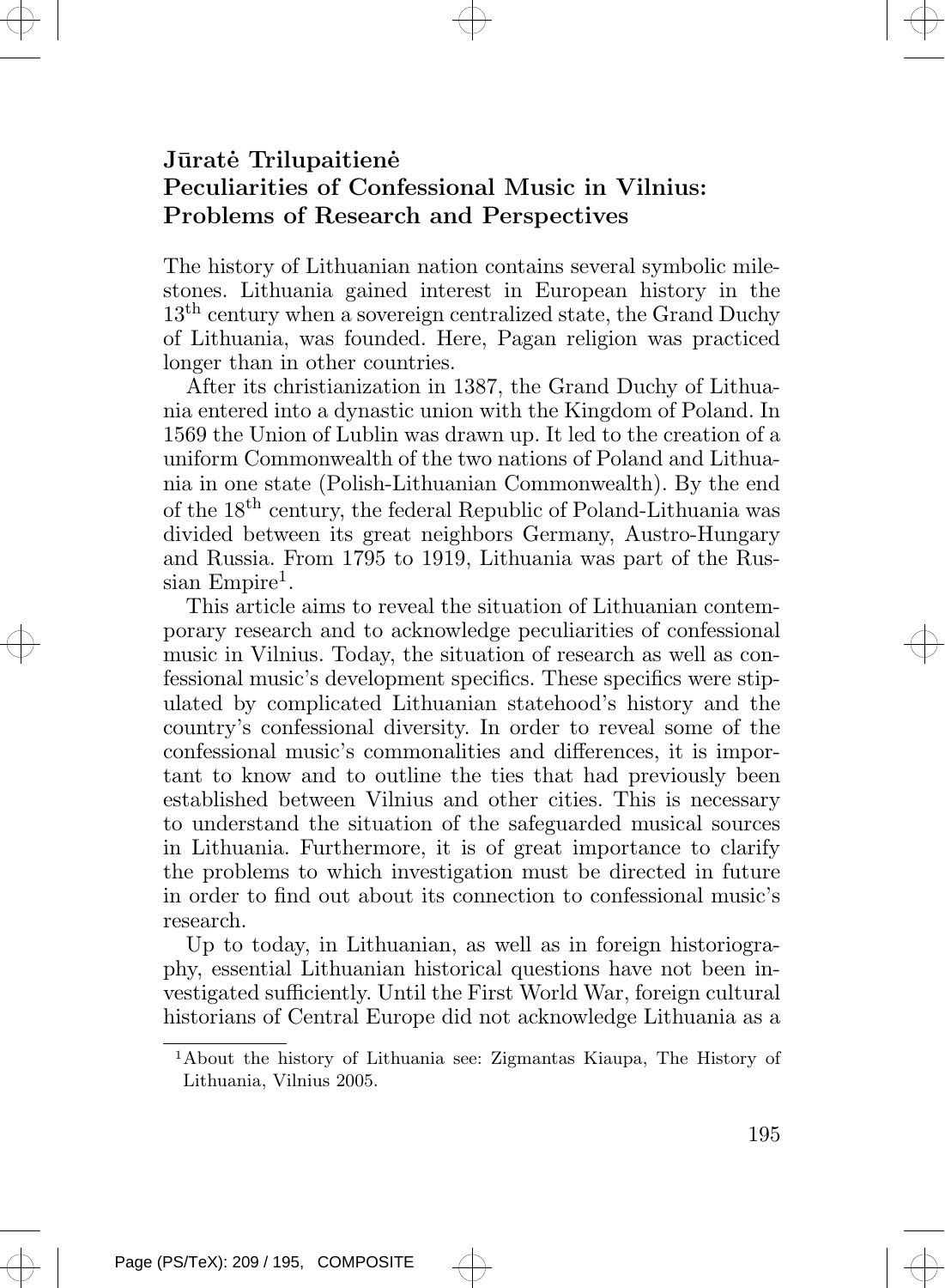separate research object. The country was left behind the European boundaries of interests. Yet, there are sufficiently exhaustive works about other Western European countries in possession of more ancient statehood and Christian cultural traditions.

Starting with Lithuanian Christening and, more precisely, after the Lublin Union [in 1569], Polish music culture gained extensive influence. On the one hand, Catholic music maintained, cultivated and encouraged its influence, accompanied by a passingon of Western European confessional music repertoire and traditions. On the other hand, Polish became the exclusive language of Lithuanian church service. The church became one of the main factors of Lithuania's polonization. Consequently, the national Lithuanian consciousness got stifled.

Lithuania, a multi-ethnic state with its capital Vilnius, was dominated by the Catholic churches and interspersed with the onion domes of Orthodox churches. Jews, who had come to Grand Duchy of Lithuania, chanted their own sacred chants in synagogues.

Arabic prayers were held by tatars in mosques. Until the Second World War, Vilnius had become an important centre of Slavic and Jewish culture. In this context, some historians engaged in research about the confessional music of Vilnius, one of the largest cities of Eastern lands and cross-road between East and West countries and culture. Church confessional music developed vividly. However, research only occupied with the relation to the culture of Poland and the Polish language. Furthermore, some confessional music's manifestations that attracted fragmental historians' attention, need to be questioned because of their one-sided interpretation and their lack of historians' principles.

Several reasons for this development can be found. One needs to remember the fact that, historical research in West Europe's countries had only just started in the 19<sup>th</sup> century. In Lithuania, however, the whole 19<sup>th</sup> century was marked with occupation and annexation, as well as the nation's resistance.

As mentioned before, after the end of the Polish-Lithuanian Commonwealth, conditions for cultural life in Lithuania deteriorated. Catholic churches were closed and turned into Orthodox churches. At the end of the 19th century. Lithuania possessed

196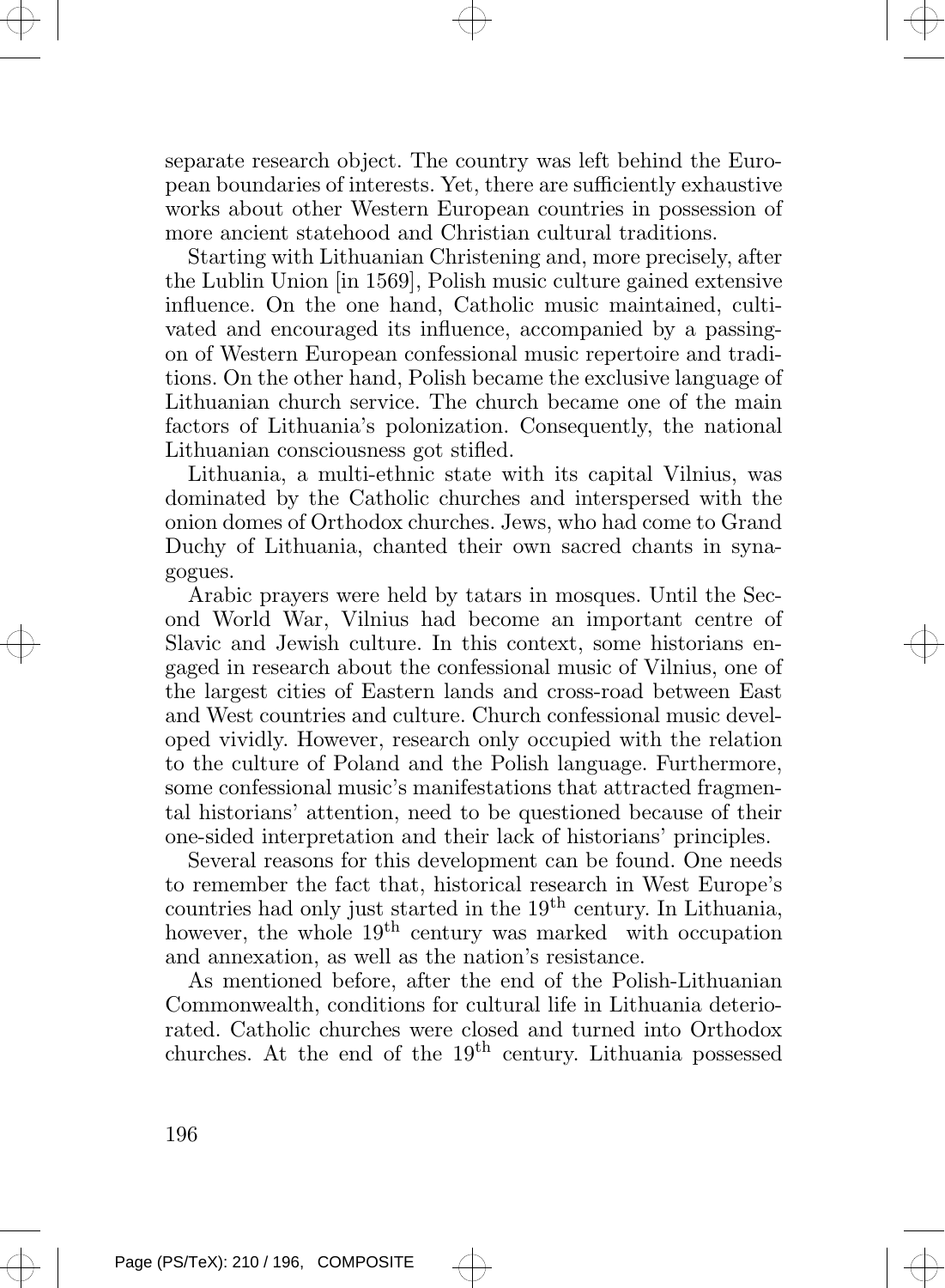

Furthermore, after the revolt against the Czarist Empire in 1863, the University of Vilnius closed down. The Latin-Polish alphabet was forbidden, whereas Grazdaka (the Cyrillic alphabet) was introduced, which proved totally unadaptable for the Lithuanian language. No opportunities had been left for the Lithuanian intelligentsia to develop and to  $\text{grow}^2$ .

In Lithuanian music historiography after the First World War, as opposite to the above-mentioned rudely imposed cultural politics, the attention of researchers diverted in the culture that had been created in Lithuanian language<sup>3</sup>. Reasons for this development can be found in the phenomenon of national revival during the period of the reconstructed Lithuanian independent Republic (1920–1940). Cultural inheritance, yet composed in Lithuanian language received more attention. Likewise, in opposition to former politics of polonization and russification, no culture created in Polish, Latin or other former national minorities' languages, received much recognition. The two-decade period of the occupation of the Vilnius' area by the Polish Army in 1920, which ended up in various forms of Lithuanian ethnic suppression, did not prove to be conducive to Lithuanistic research<sup>4</sup>.

The reason for leaving aside in research the majority of the inheritance of the Lithuanian confessional music (Catholic and Protestant) is to be found in this situation.

 ${}^{2}$ Egidijus Aleksandravičius/Antanas Kulakauskas, Carų valdžioje. Lietuva XIX amžiuje [Under the power of Tsars: Lithuania in the  $XIX<sup>th</sup>$  century], n. p. [Vilnius] 1996; Rimantas Vėbra, Lietuvių visuomenė XIX a. antroje pusėje: socialinės struktūros bruožai [Lithuanian society during the second half of the  $19<sup>th</sup>$  century: Features of social structure], Vilnius 1990; Meile $\dot{\theta}$ Lukšienė, Demokratinė ugdymo mintis Lietuvoje [Thought of democratic education in Lithuania], Vilnius 1985; Lietuvos muziko istorija [Lithuanian music history], book 1: Tautinio atgimimo metai 1883–1918 [The years of national revival: 1883–1918], Vilnius 2002.

<sup>&</sup>lt;sup>3</sup>Vaclovas Biržiška, Aleksandrynas, 3 vols., Chicago, fotogr. Vilnius 1990; Karol Estreicher, Bibliografia Polska (34 vols., 1870–2000).

<sup>4</sup>Zenonas Ivinskis, Kirchengesang in Litauen im 16.–17. Jahrhundert, in: Commentationes Balticae I, 1954.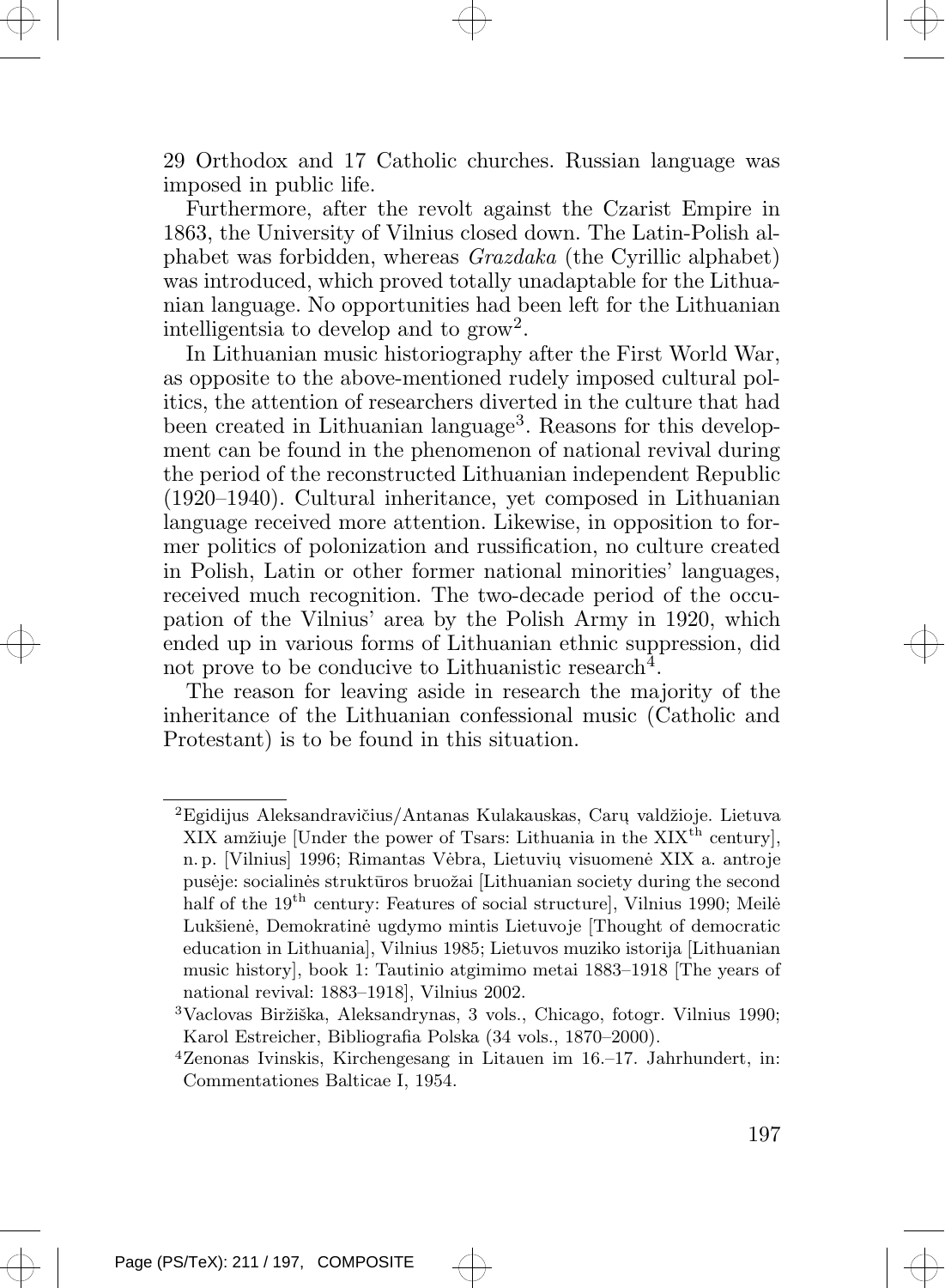Furthermore, there is no need to occupy with the situation of confessional music's historical research during the Soviet period, remembering the fact that, under Soviet government, culture used to be a very ideological topic which, generally speaking, provided to be unwelcome for any deeper investigation.

Until the beginning of 1990, confessional music was not widely researched. Consequently, there are only few articles on the subject of old Lithuanian confessional music<sup>5</sup>. There can scarcely be any doubt that most of the Lithuanian confessional music's historical research was done by Polish scientists<sup>6</sup>. Their fundamental works were used in researching Lithuanian musical culture. Up to today, they still remain useful. However, it took the regain of Independence in 1990 for allowing Lithuanian researchers to enter archives, which had previously been closed for them. After the demise of the Soviet Union researchers have been able to continue their investigation in foreign libraries.

In its history, the Grand Duchy of Lithuania had been multinational territory. As mentioned before, two dominant Christian branches existed in this territory, namely Eastern Greek and Latin Roman churches. Being the center of worship of those confessions, Vilnius proved to be a place where church music got reformed. However, the changes taking place in music theory in the largest centres of European culture sooner or later spread to other countries.

It is a well-known fact that this was the age of Europe's baroque flourish. Although Lithuanian baroque did not present itself as vividly as in other countries, the main genres and features of baroque music were adopted by Lithuania's cultural environment. One of the most illustrative examples can be found in the early operatic performances "dramma per musica" staged at the Lower Castle of Vilnius in 1636 at the initiative of Lithuanian noblemen and the ruler of the state. Large vocal-instrumental works such as the motet Sacerdotes Dei Benedictum Dominum were performed here. This piece of music, using the form of Venetian rondo concert was written by the Jesuit Martin Kreczmer,

 $^5{\rm J}\bar{\rm u}$ ratė Trilupaitienė, Jėzuitų muzikinė veikla Lietuvoje [Musical activities of the Lithuanian jesuits], Vilnius 1995.

 $6$ See H. Feicht, K. Hławoczka, Z. Szweykowski, J. Mizgalski, etc.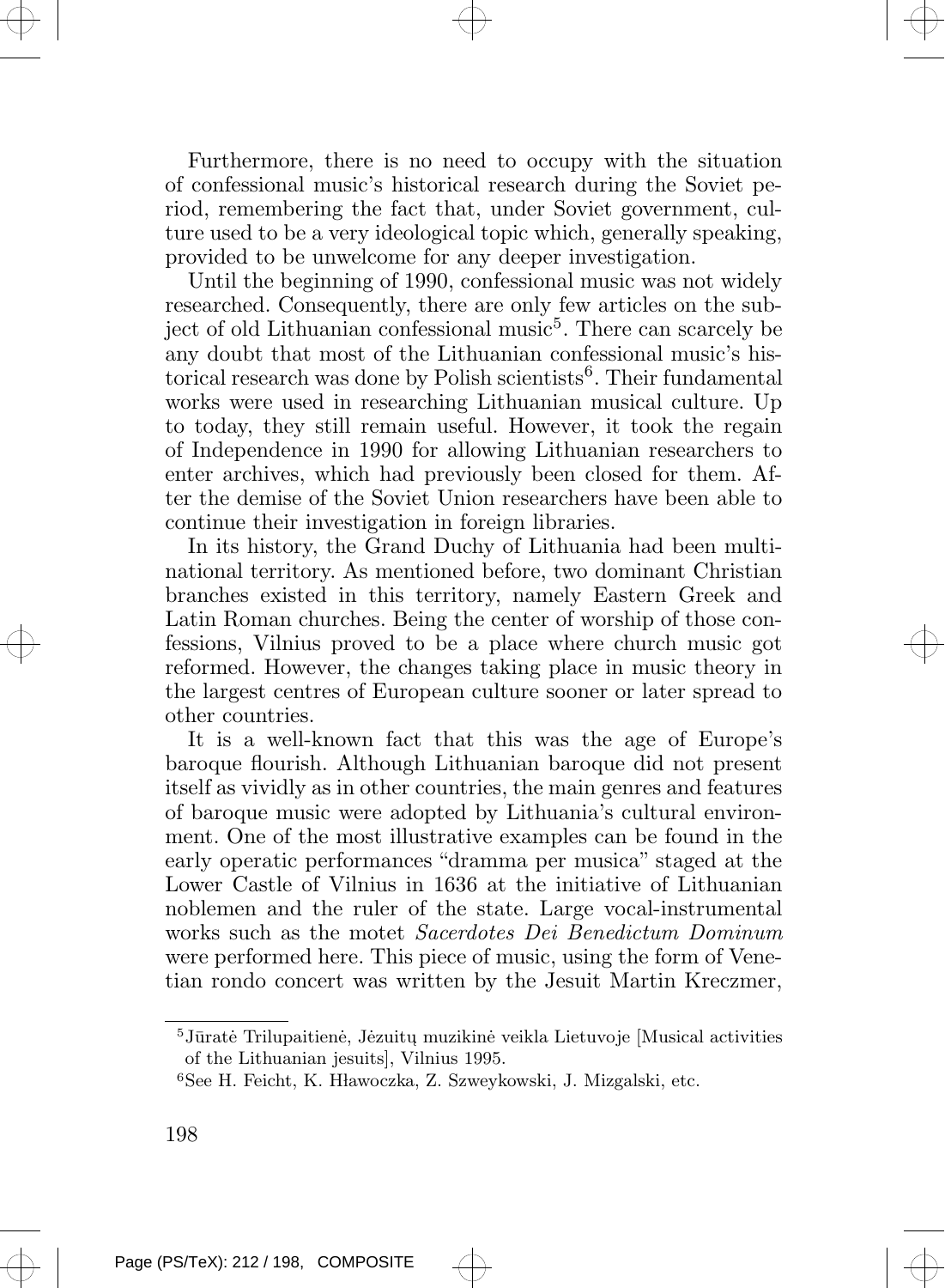who worked as a professor at the Vilnius Jesuit Academy. To evaluate the jesuitical context it is necessary for the future to inspect the authorship of musical creation<sup>7</sup> .

The Jesuits particularly distinguished themselves by holding colorful and pompous para-theatrical events, in which music played an important role. However, this important topic has not yet been explored<sup>8</sup>.

In Lithuania local musicians presented the Western European repertoire. No evidence could be found yet which states that they had any difficulties in acquiring the musical knowledge necessary to perform it.

Quite a different situation is presented in teaching and performing Gregorian chant in Lithuania. After the victory of the Counter-Reformation, the jesuit order established in Lithuania and dominated its cultural and musical life, such as in education, theatre, composition, etc.

However, in the midst of all this baroque musical activity, alarm bells started ringing. The Synod of 1647 pointed out that, on account of uneducated and unqualified persons<sup>9</sup>, the quality of teaching of Gregorian chant had declined markedly. It decided to reiterate the instructions on church singing given by the Council of Trent.

However, the Grand Duchy of Lithuania's Gregorian chant reform was delayed for about a hundred years. Furthermore, it had its own peculiarities. The very theory of Gregorian chant and its teaching were founded on an old theory of past centuries. The Vilnius Jesuit Academy set itself to save Gregorian chant. It looked for a men able to prepare a textbook suitable for the teaching of Gregorian chant and corresponding hymnals. No expert in chant could be found. Finally, the work has been done by Zygimantas

 $^8{\rm J}\bar {\rm ur}$ atė Trilupaitienė, Jėzuitų (see footnote 5); Vanda Zaborskaitė, Prie Lietuvos teatro ištakų [To sources of the Lithuanian theatre], Vilnius 1981.  $^9\rm{Vilniaus}$  Akademijos vizitatorių memorialai ir vyresniųjų nutarimai [Liber memorialium relictorum in visitatione provincialium Academy of Vilnius], Vilnius 1987, p. 205.



<sup>&</sup>lt;sup>7</sup>Jūratė Trilupaitienė, XVI–XVII a. Lietuvos Didžiosios Kunigaikštystės muzikinis palikimas ir jo interpretacijos aspektai [Aspects of the 16<sup>th</sup> and  $17<sup>th</sup>$  centuries musical creative inheritance of the Grand Duchy of Lithuania], in: Menotyra 1998, No. 4.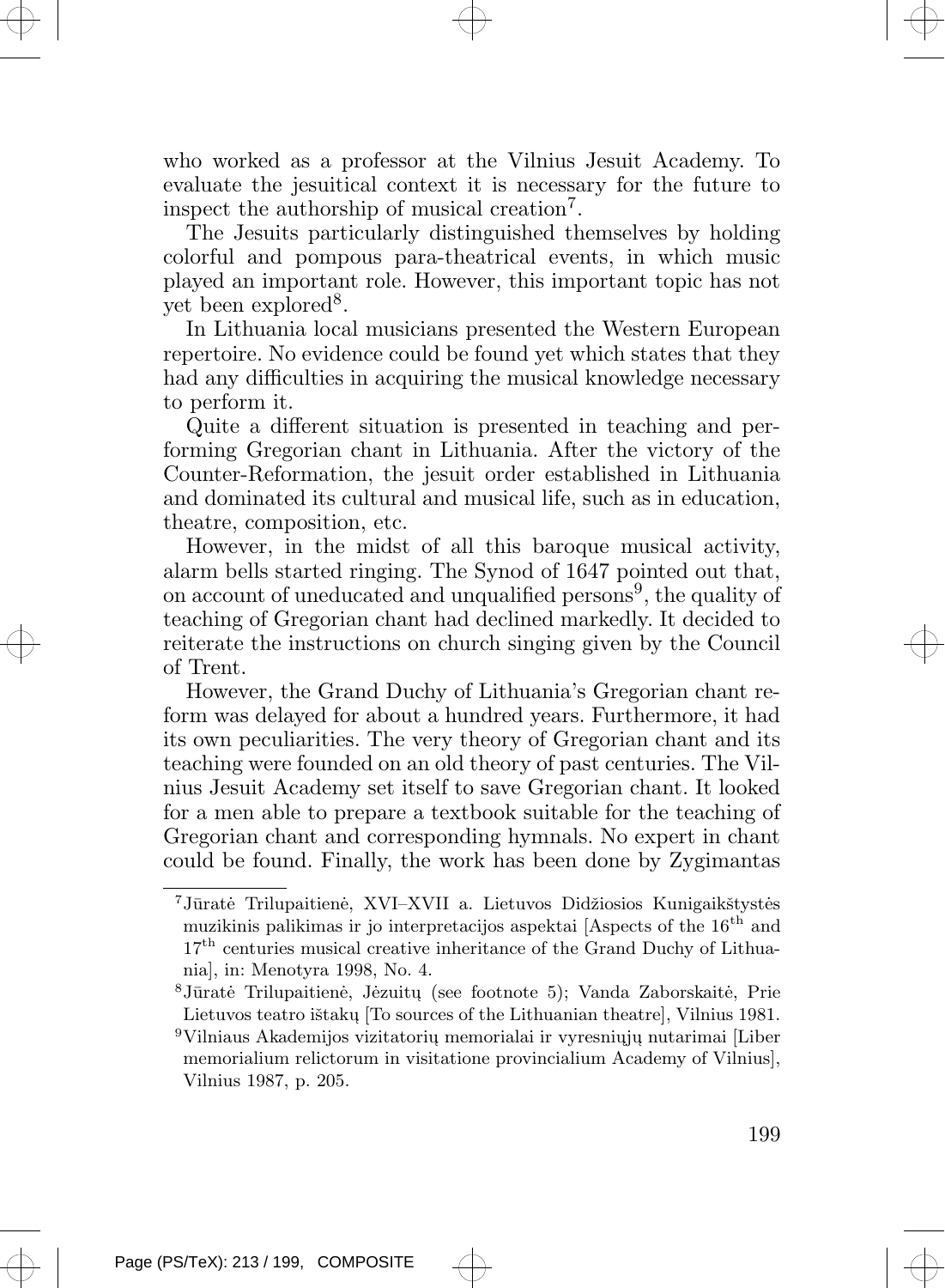Liauksminas (1596–1670), one of the most famous specialists in rhetoric<sup>10</sup>. Born in Samogitia, he became member of the Jesuit order and worked as a prefect, rector and professor of rhetoric and theology at colleges of the Lithuanian Academy. Liauksminas wrote many books. One of them, the textbook of oratory, was published in Braunsberg, followed by two editions in Munich and Frankfurt/Main, three editions in Cologne, and publications in Würzburg, Prague and Vienna. Among Liauksminas' works there is a trilogy on Gregorian chant – "Ars et praxis musica", "Graduale" and "Antiphonale" – published by the printing house of the Vilnius Academy in 1667<sup>11</sup>.

However, his work on Gregorian chant was not an entirely new step, a new stage in the theory and practice of the Gregorian chant. On the contrary, the chant theory presented by Liauksminas remains quite restricted. Repeating precepts of the past without regard to the future, it seems to go back to the Middle Ages. Liauksminas returned to the medieval hexachord system of Guido d'Arezzo, presenting the positions of cantus mollis and cantus durus hexachords, describing the alterations and transitions, i. e. mutations in hexachord scales.

In "Graduale" and "Antiphonale", a small part of corresponding Gregorian chant is presented. However, "Graduale" also includes other kinds of songs, namely new polyphonic songs (six of them constitute the cycle of matins) and several three-part latin songs.

The latter are the most surprising. Neither the artistic level nor their very elementary composition techniques are worthy to be trusted. However, it is clear that, even though these were rather primitive solfeggio exercises instead of works of art, they were the examples necessary for the developing skills in polyphonic singing. Evaluating Liauksminas' trilogy, one must take into account the general attitude of the Vilnius Academy towards music. Only this allows to understand the reasons why Liauksminas based his theory of Gregorian chant on the out-dated system, and

<sup>11</sup>Ars et praxis mvsica; Graduale pro exercitatione stvdentivm; Antiphonale ad psalmos, ivxta ritum s. Romanae ecclesiae, decantandos, necessarium, Vilnae 1667.



 $10\text{Zygimantas}$  Liauksminas, Rinktiniai raštai = Sigismundus Lauxmin, Opera selecta, Vilnius 2004.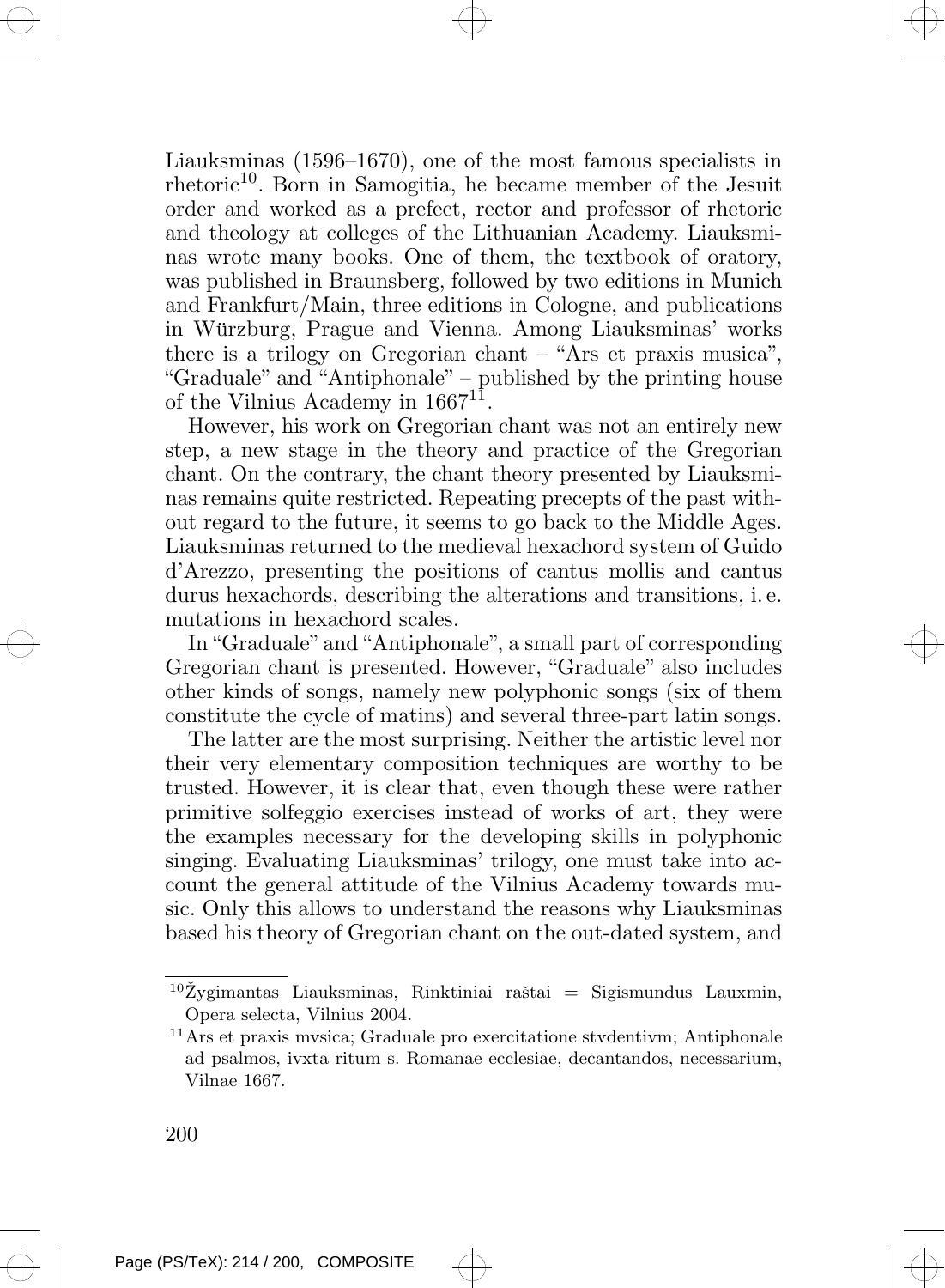why, not being a composer (as seen from the above-mentioned three-part examples), he inserted new songs of a different kind in the Gregorian chant. What authorities did he rely on? Here the already-mentioned problem of the Vilnius Academy's position arises, reflecting a certain dualism of music as art and music as science. In fact, the members of the Jesuit order working in the musical sphere in Lithuania were in contact with the works of the German aesthetician and cosmographer Athanasius Kircher.

The authority of the German jesuits in the Vilnius Academy is confirmed by the fact that only Germans were among the composers of church music being mentioned in the register of the newly-opened music library, with no other authors. To give an example: Vespers and antiphons (red-bound books containing works by various composers): 13 volumes; Rosler books: 6 volumes; Miserere in the red-bound books containing works by Radgiber: 6 volumes; Vespers and antiphons of Königsparger: 1 volume; Vespers and litanies: various composers – 114 volumes; Miscellaneous arias:  $31$  volumes<sup>12</sup>.

Consequently, it seems very likely that Liauksminas and his colleagues, then at the Vilnius Academy, were in complete agreement with the medieval ideal of classifying music as one of the 7 free sciences. According to this classification, music was often restricted to church singing and regarded as being a science rather than art.

By preparing a chant trilogy, Liauksminas laid the foundation to the school of Gregorian chant in Lithuania which lasted till the  $20<sup>th</sup>$  century.

Furthermore, the vitality and relevance of Liauksminas' works is shown by the fact that they were reprinted until the middle of the 18<sup>th</sup> century.

What were the consequences? First of all, theoretical thinking became stagnant for a long time. Repeating old things meant to step backwards.

However, some people tried to resist or to find a way to change the situation. These people, probably priests or organists, wrote

 $12$ Jūratė Trilupaitienė, Zygmunt Lauksmin w źyciu muzycznym akdemii Wilenskiej [Zygmunt Lauxmin and the musical life of Vilnius Academy], in: Muzyka 1991, No. 1.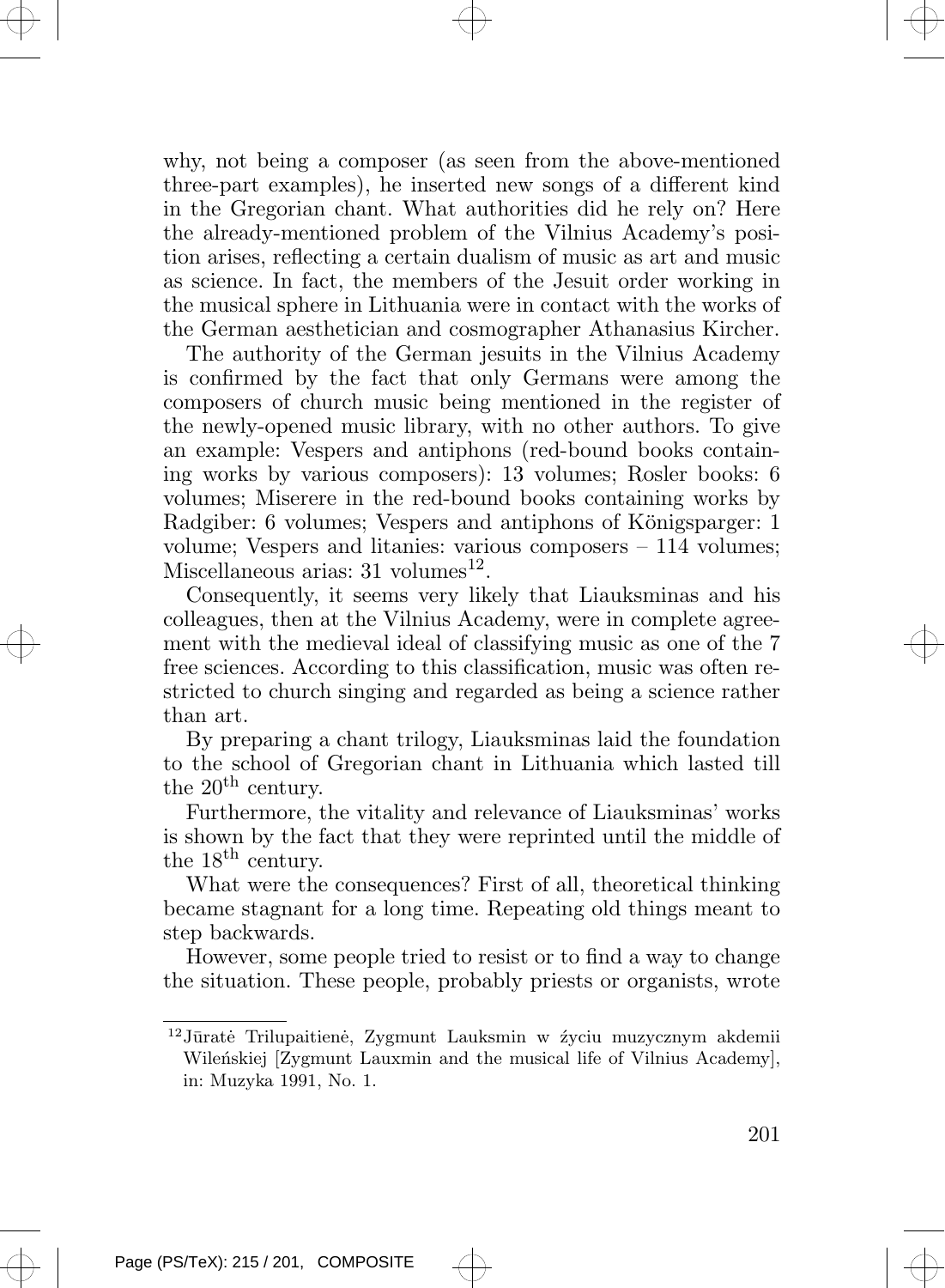theoretical works on the Gregorian chant, setting out theoretical knowledge in their own way. Judging from the manuscripts that have survived we find that the odds were in favour of those unknown theoreticians who fostered the tree planted by Liauksminas, namely the hexachord scale. A new treatise on chant theory by an unknown author, "Compendium cantus", published in Vilnius in 1753 was still based on Liauksminas' system, hereby confirming its viability<sup>13</sup>. The same holds for the Woronec's textbook published in Vilnius in 1809. The author follows Kircher by stating that "... music is part of mathematics and as such has its own clear, strong and unchangeable basis"<sup>14</sup>.

It seems that as late as the  $19<sup>th</sup>$  century we encounter this theory of Gregorian chant. Among the note manuscripts written by organists or ordinary singers we find original examples – created by unknown people, who, working in their parishes and their churches, tried to rise above everyday life and to express their own talent. They include songs of their own in the chant singing. Their songs remained close to the chant in their structure. Furthermore, there were authors of entire masses or parts of them which should be to be sung by two or more voices<sup>15</sup>. Simple and unpretentious songs are close to church folk music, reflect the new church song repertoire. Today it is not only the artistic but also the technical side of these songs which are of historic importance, because many of these original compositions were written in chant notation. This restricted the possibilities of musical expression and made the songs themselves very similar. Such works may often be called "parachants".

The situation in the theory and teaching of Gregorian chant changed when Teodoras Brazys (1870–1930) brought a new notion of Gregorian chant theory to Vilnius from the Regensburg Higher Church Music School. For the first time, he prepared text-

<sup>13</sup>Compendium regularum generalum cantus ecclesiastici regularis, seu plani /. . . / Typis S. R.M. Academ: Societatis Jesu, 1753.

<sup>&</sup>lt;sup>14</sup>Arnuf Voronec, Pocàtki muzyki tak figuralnego, jak choralnego kantu [Many-voiced and single-voiced chanting ABC book], Wilno 1809.

 $^{15}\rm{Jerzy}$ Morawski, Dwugłosowe msze na chór męski ze zbiorów biblioteki uniwersyteckiej w Wilnie [Two-voiced Mess for men Choir from the Vilnius University library collections], in: Muzyka 1996, No. 1.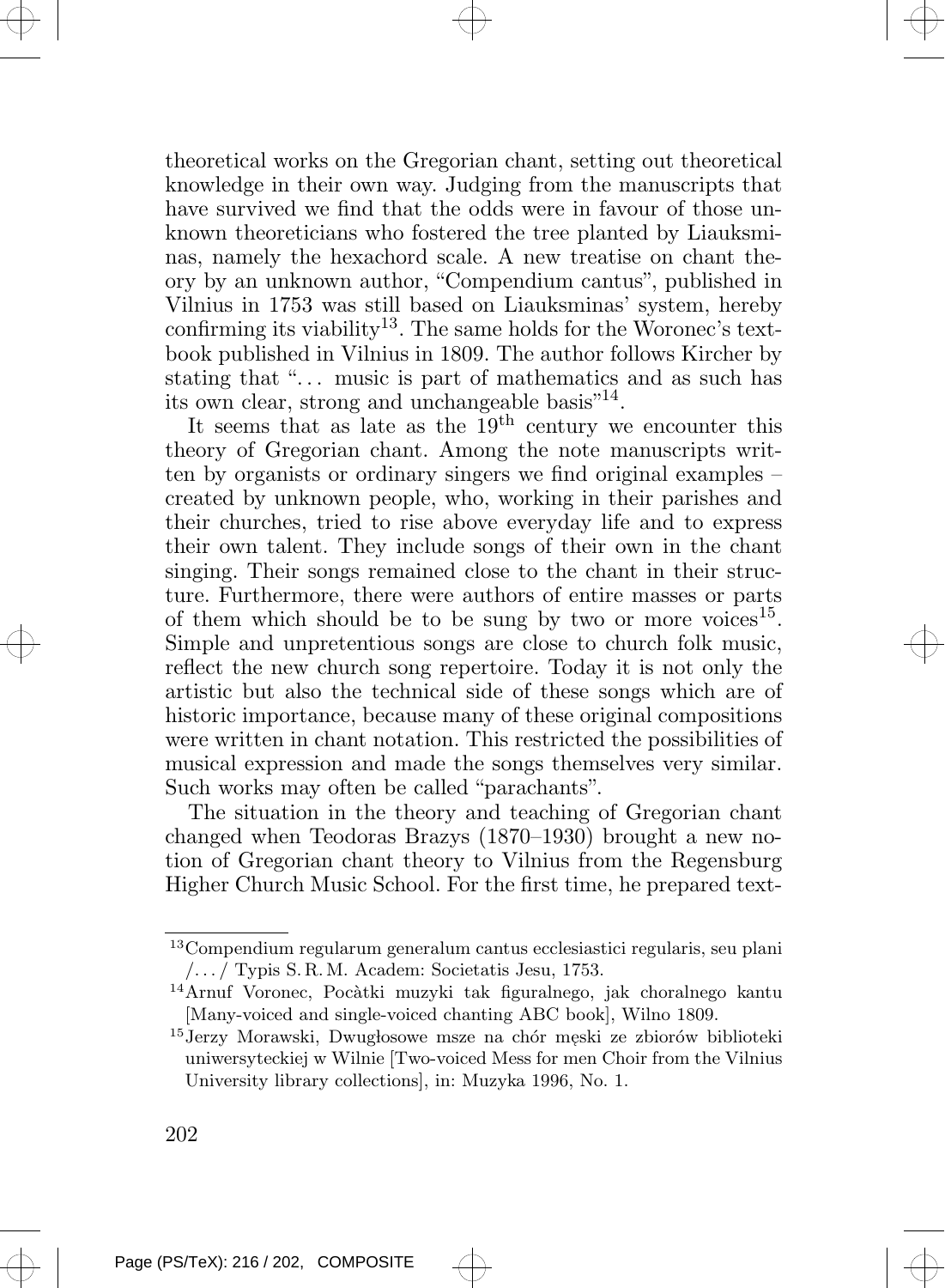books, setting out the theory of Gregorian chant in Lithuanian language<sup>16</sup>. In the first quarter of the  $20<sup>th</sup>$  century, Brazys' works became the handbooks for Lithuanian musicians.

Culture and political live in Vilnius had an impact on church music. Large churches such as Saint Johns', Saint Casimir', Holy Spirit, Saint Trinity, and the Cathedral had a choir and instrumental cappellas. The examination of church cappellas' repertoire and its characteristic types of compositions leads to the hypothesis that in the end of the  $18<sup>th</sup>$  and in the  $19<sup>th</sup>$  century dissemination became central to musical culture, done by works of local composers and performers. As an outcome of classicism with baroque and romanticism stylistic peculiarities, amateur and professional composers formed a distinctive style of Lithuanian church music<sup>17</sup>. Nowadays, only for two of them, information can be found in archival documents, namely on the Vilnius Cathedral's and Lord Jesus' (Trinitarian) chorus and orchestra (instrumental ensemble $)^{18}$ .

It would be necessary to search for confessional music reform in Catholic and Orthodox chanting in the Jesuit Academy of Vilnius. A distinct example of that topic is given in Nikolaj Dilecki's (he was student of the Vilnius Jesuit Academy) book "Togo zlota w nowej swiata metamorphosi" (1675). It was conceived in Vilnius and reformed the Russian church singing. Furthermore, the book presented the basis for the first version of his latest "Grammatika musikijskaia"<sup>19</sup> . However, it remains clear that without professor Liauksminas works printed in Vilnius (1667), "Ars et praxis musica" and "Graduale" the work of Dilecki would n o t have been written. These works of Liauksminas and Dilecki have been researched separately. However, even though serious efforts

<sup>19</sup>D. Lehmann, Nikolaj Dylecki a muzyka polska [Nikolaj Dilecki and Polish music], in: Muzyka 1965, No. 3.



<sup>16</sup>Teodoras Brazys, Choralo mokykla [Plainsong school], Kaunas 1926.

 $17$ Laima Budzinauskienė, XVIII a. pabaigos–XIX a. Lietuvos Bažnytinės kapelos [Lithuanian church cappellas at the end of the  $18<sup>th</sup>$  and in the  $19<sup>th</sup>$  century. Activity and repertoire] Summary of the Doctoral Dissertation, Vilnius 2000.

 $^{18}{\rm Laima}$  Budzinauskienė, Vilniaus katedros ir Viešpaties Jėzaus (trinitoriu) baˇznyˇcios kapelos [Choirs in Vilnius cathedral and Lord Jesus' (trinitarian) churches], in: Menotyra 1998, No. 4.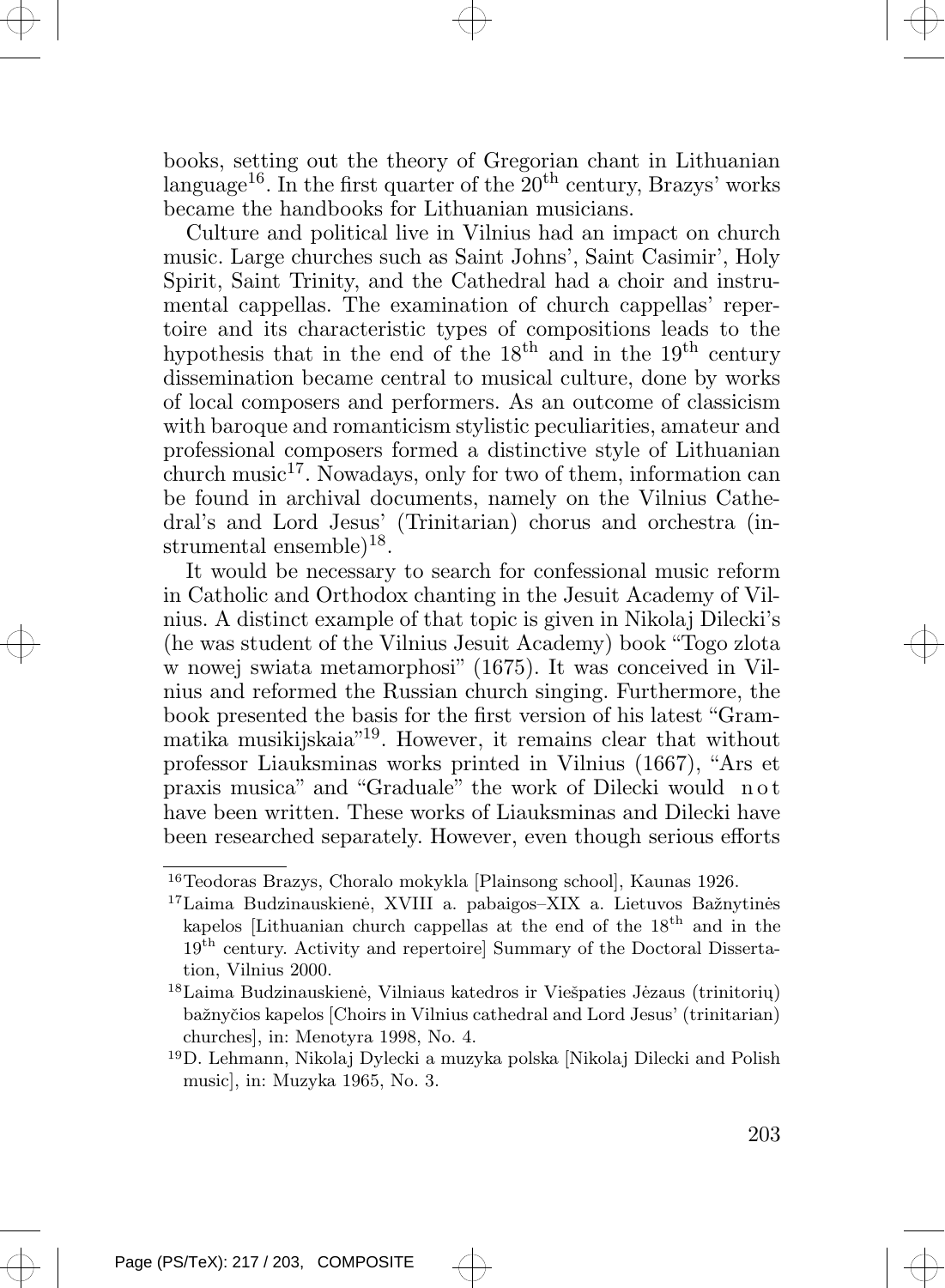have been undertaken to get to know them, contemporary research lacks broader context.

The diversity of musical life distinguished itself in the Eastern Orthodox Holy Trinity Church in Vilnius. Obviously, musical life in this church had been outstanding. However, we are only informed by document written in 1774, that it had a large orchestra, a collection of various musical instruments, e. g. violins, manufactured by the old masters Wilhelm Heber, Fridrich Pitetechner, Johan Gabriel Martyn, Michael Seidela, Johan Tayfel Lauten, Johan Adam, and Krystan Hawemann.

Furthermore, the music library of this orchestra was enormously big and varied. However, in an available description of the above-mentioned document, many music collections were not listed in a detailed manner and the authors are not always indicated. Speaking about this orchestral repertoire, it must be said that the performed compositions were not only Western classical compositions, but a repertoire that served both the Latin as well as the Eastern Christians: "Mass of the Roman Rites of various authors – 7 pieces. Russian Vespers – 6 pieces, Roman Rites Vespers – 13 pieces. Russian Mass – 2 pieces", etc.

Remembering these facts, it becomes clear that the Russian church orchestra served various confessional needs. The orchestra itself united Eastern and Western confessional cultures and different repertoires. Up to the present, little interest has been shown towards this cultural center, and no research is done on its impact on different other institutions.

Furthermore, it is necessary to emphasize, that uniat found itself in great disfavor of Russia's highest authority, the Czar. One reason for this could be found in their indirect participation in the country's political life. From the mid of the 18th century to the beginning of the  $19<sup>th</sup>$  century Basilicans (monks of Orthodox rites, uni) had an exceptional musical impact. In some monasteries they were in possession of printing press facilities which published a variety of literature. Furthermore, hymnals with rebellious hymns about the country's political events existed there. To give an example: in 1792 in Suprasalis (now situated near Belystok), the Basilican Convent Press released 49 hymn collection "Devotional Hymns" (Piesni nabozne). Two of them were

204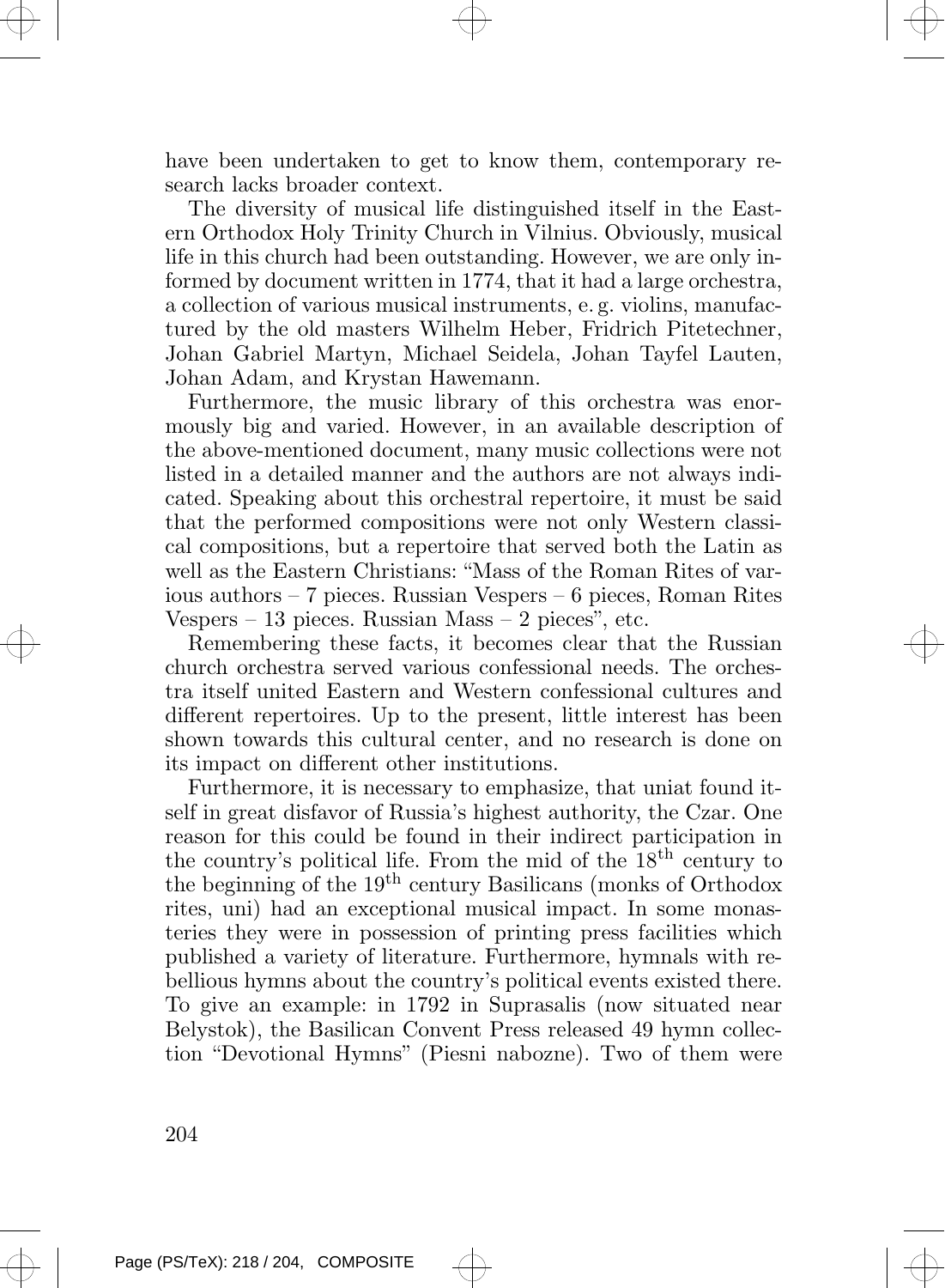dedicated to the new State Constitution of 1791<sup>20</sup>. This all happened in a stormy political period, when the Lithuanian-Polish Commonwealth worked out the second constitution in Europe.

In 1829 the Vilnius Basilican Press published a lament about a dying state containing revolutionary forebodings against the Czarist government and hints to the tragic destiny of a nation. After an unsuccessful uprising in 1863, which aimed to resist the Czarists government and to reestablish statehood, uniat convents and churches were closed.

The manuscript collection libraries in Vilnius saved the old Slavic hymnals of that period. However, they have not yet been researched in an adequate manner, although they could render a lot of new knowledge about the Orthodox musical culture.

Speaking about Catholic church music, it is impossible to restrict the analysis to international ties. Instead, one may also look at viable ties between different cities in a multinational country. These ties are proved by a large  $19<sup>th</sup>$  century hymnal (kept in Lithuanian National Library) that contains quite a few Catholic masses. Most interestingly, that part of the masses is assigned to different cities. To name examples, one may refer to Credo Vilnense, Missa Grodnensis, Missa Cracovensis, Missa Carmelitana, Missa Roxolana and so on<sup>21</sup>. On what occasions they were performed, cannot yet be determined.

In Vilnius, different confessional traditions of religious music such as old Russian Orthodox chants were preserved. They can be found until the very end of the  $20<sup>th</sup>$  century. They retained their long-standing tradition which elsewhere is hard to find. Part of the Jewish religious songs were influenced by local musical intonations. This influence is reflected in a collection of Jewish melodies, collected in Vilnius by A.M. Bernstein<sup>22</sup>.

 $^{20}\mathrm{Pie\acute{sn}i}$ Naboźne na swiętą urozyste w Wilnie w Drukarni Xs. Bazylianów [Chants for sacred celebrations printed in Vilnius Basilicans printing house], n. p. 1829.

<sup>21</sup>Claviscueli vox clamentrium in toto Corde Psallentium in Ecclesstia Sancto (. . .). Lithuanian National Martynas Mazvydas Library. Sygnat.: M 125686.

 $^{22}$ Muzikališer Pinkos. Zbiór źydowskich melodji i motywów ludowych. (Zebr. A.M. Berenstein) [The collection of Jewish melodies and folk motives (collected by A.M. Berenstein], Wilno 1927.